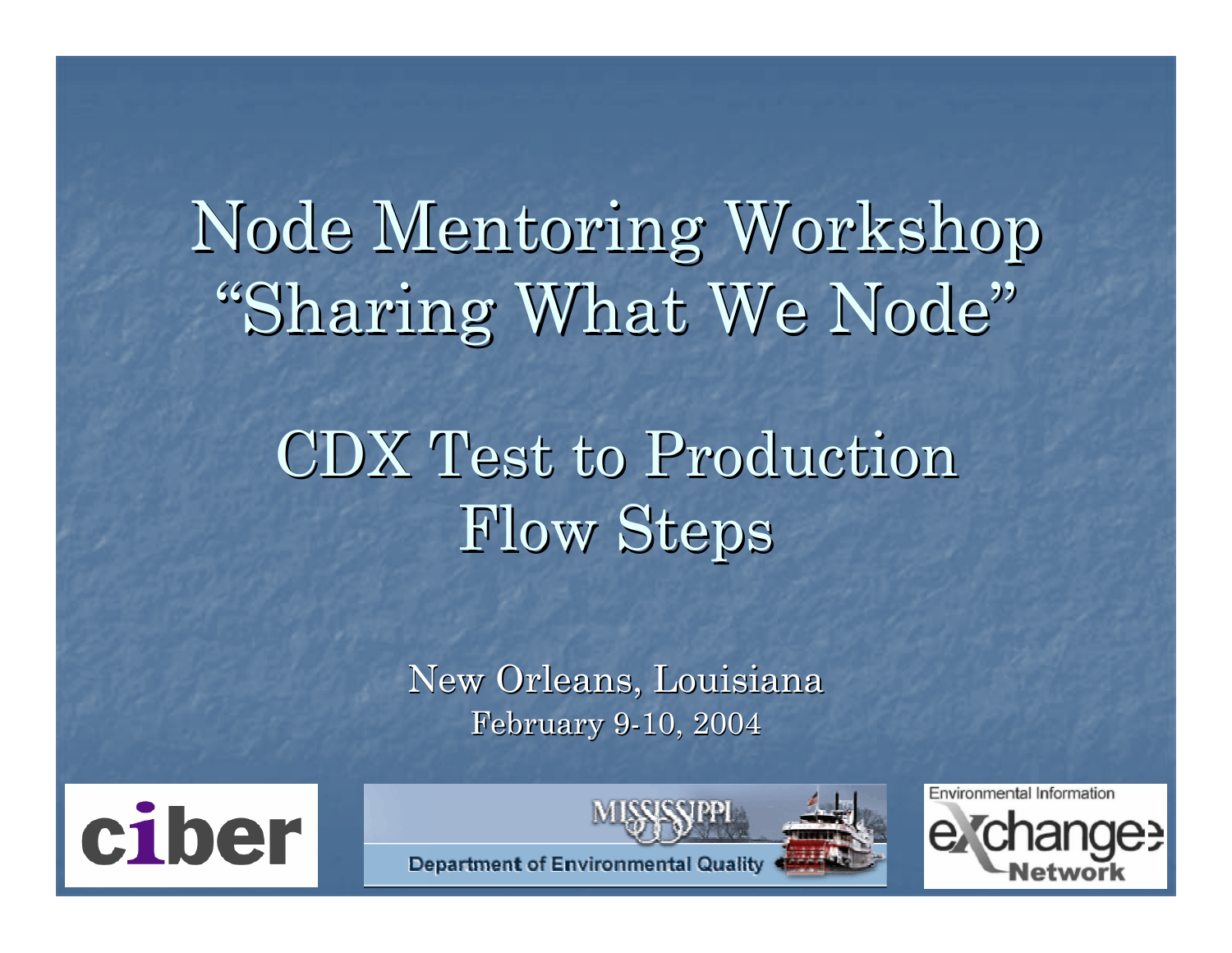#### **Introduction**

**u Melanie Morris, Project Manager, MDEC Brian Shows, Node Administrator, MDEC Harry Boswell, Database Administrator, MDEQ** ■ Tony Pruitt, Architect / Developer, CIBER **B** Max Kuznetsov, Developer, CIBER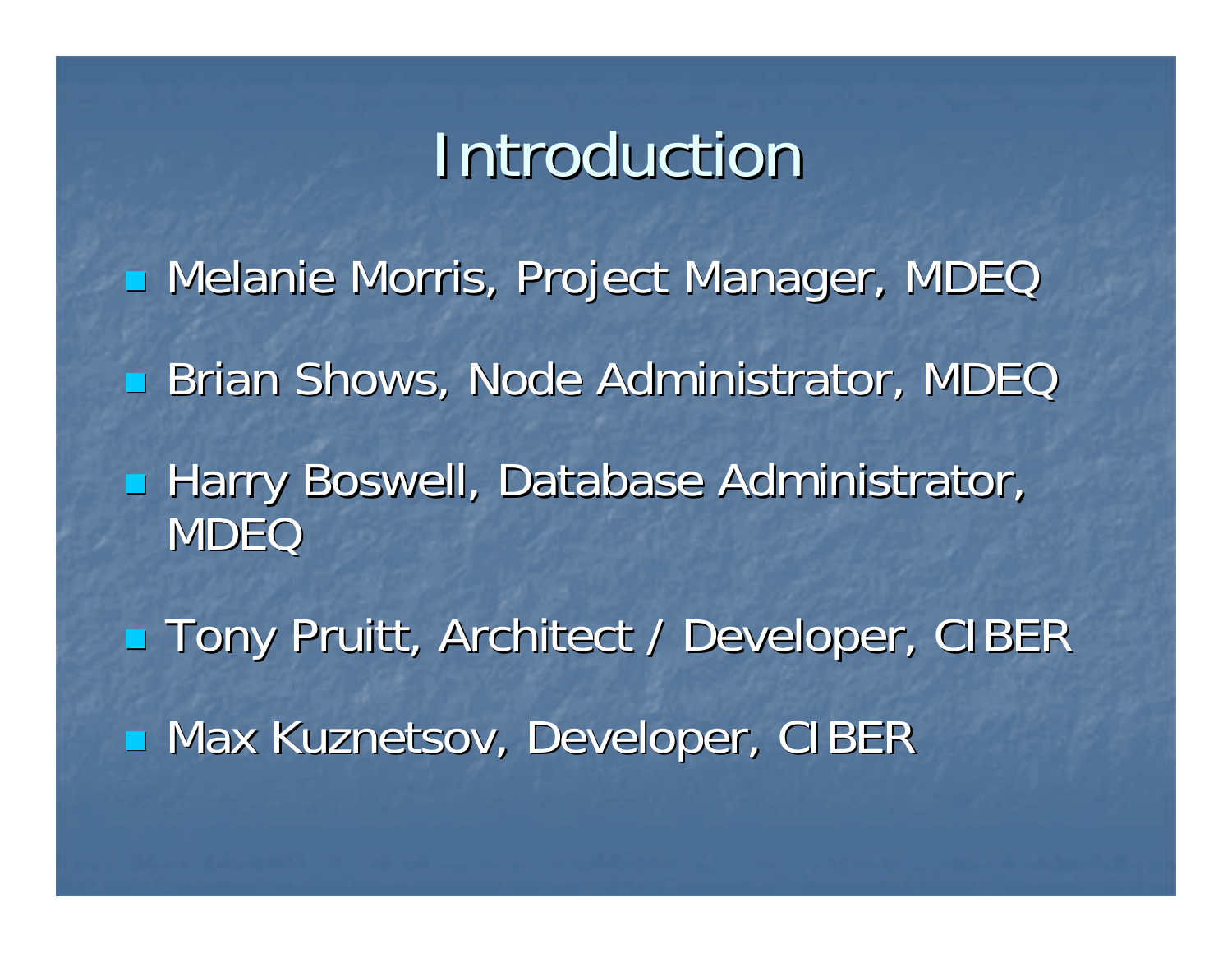### **Application Architecture**



Web Service Tier Component Exposes Web Methods to Internet **Business Tier Components** Perform Business Logic Data Tier Components **Map Relational Database** to XML Data Objects **Security Component** Utilizes NAAS to Manage Secure Access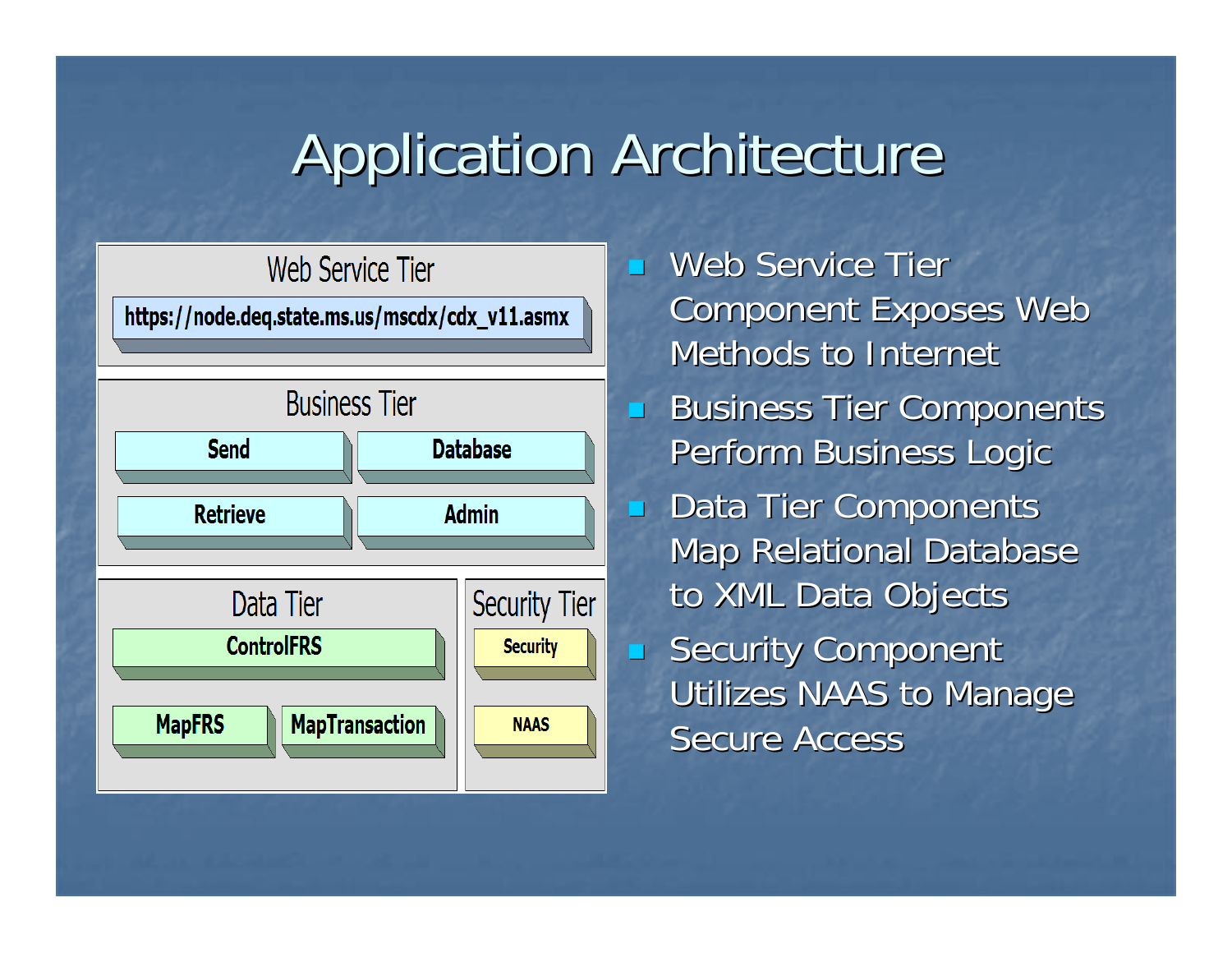#### **Asynchronous Data Flow**



Solicit Request Posted to Node by CDX Asynchronous Client Executed by System Timer Client Fills All Request - Creates XML Documents **Example 12 Client Sends All Payloads** – DIME Attachments Client Logs Transaction to Node Database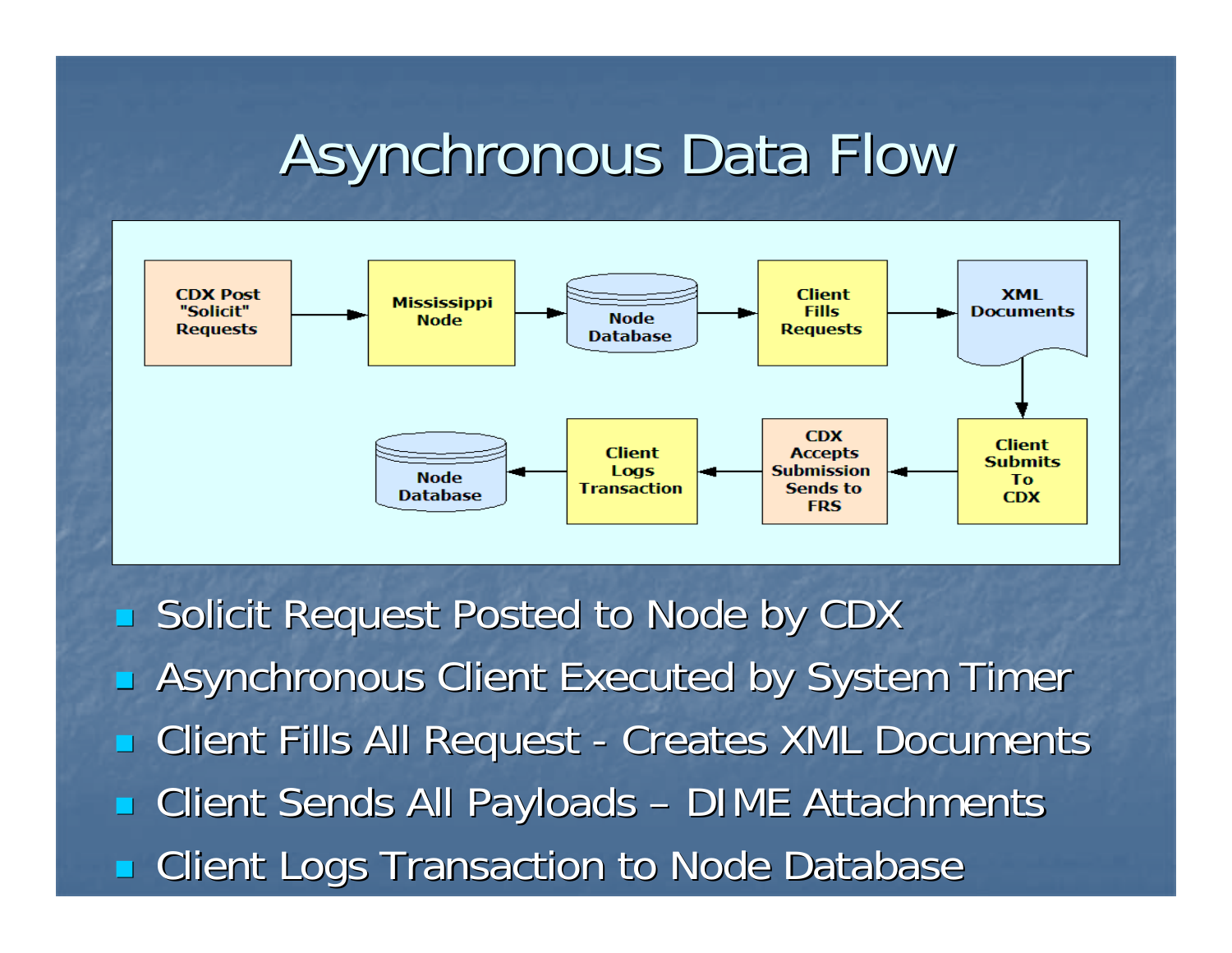## Mapping enSite Data

 $\leq$ ?x miversion ="1.0" encoding="utf-8"?> <xsd:schema xmlns: xsd="http://www.w3.org/2001/XMLSchema" version="2.1"> <xsd:include schemaLocation=".\FACID\_EnvironmentalInterestDataType\_v2.1.xsd" /> <xsd:annotation>

<xsd:documentation>

Environmental Interest schema for Data transfer Date format is YYYY-MM-DD.

</xsd:documentation>

</xsd:annotation>

<xsd:complexType name="EnvironmentalInterestDetails" >

<xsd:sequence>

```
<xsd:element_name="EnvironmentalInterest"_type="EnvironmentalInterestDataType" />
<xsd:element_name="DataSourceName" type="xsd:string" minOccurs="0">
<xsd:element_name="LastReportedDate" type="xsd:date" minOccurs="0">
<xsd:element_name="stateFacilitySystemAcronymName"_type ="xsd:string"/>
<xsd:element_name="stateFacilityIdentifier" type="xsd:string"/>
</xsd:sequence>
</xsd:complexType>
</xsd:schema>
```
 $\mathbb{R}^2$ **Production Database Replicated Nightly** 

- $\mathbb{R}^2$ Data Elements Mapped to **Oracle Views**
- $\mathbb{R}^2$ View Definitions Based on FRS XML Schemas
- $\mathbb{R}^2$ **MapFRS Class Queries** Database using .NET Data Provider for Oracle

 $\mathbb{R}^2$ **ADO Dataset Object Contains Multiple Record** Sets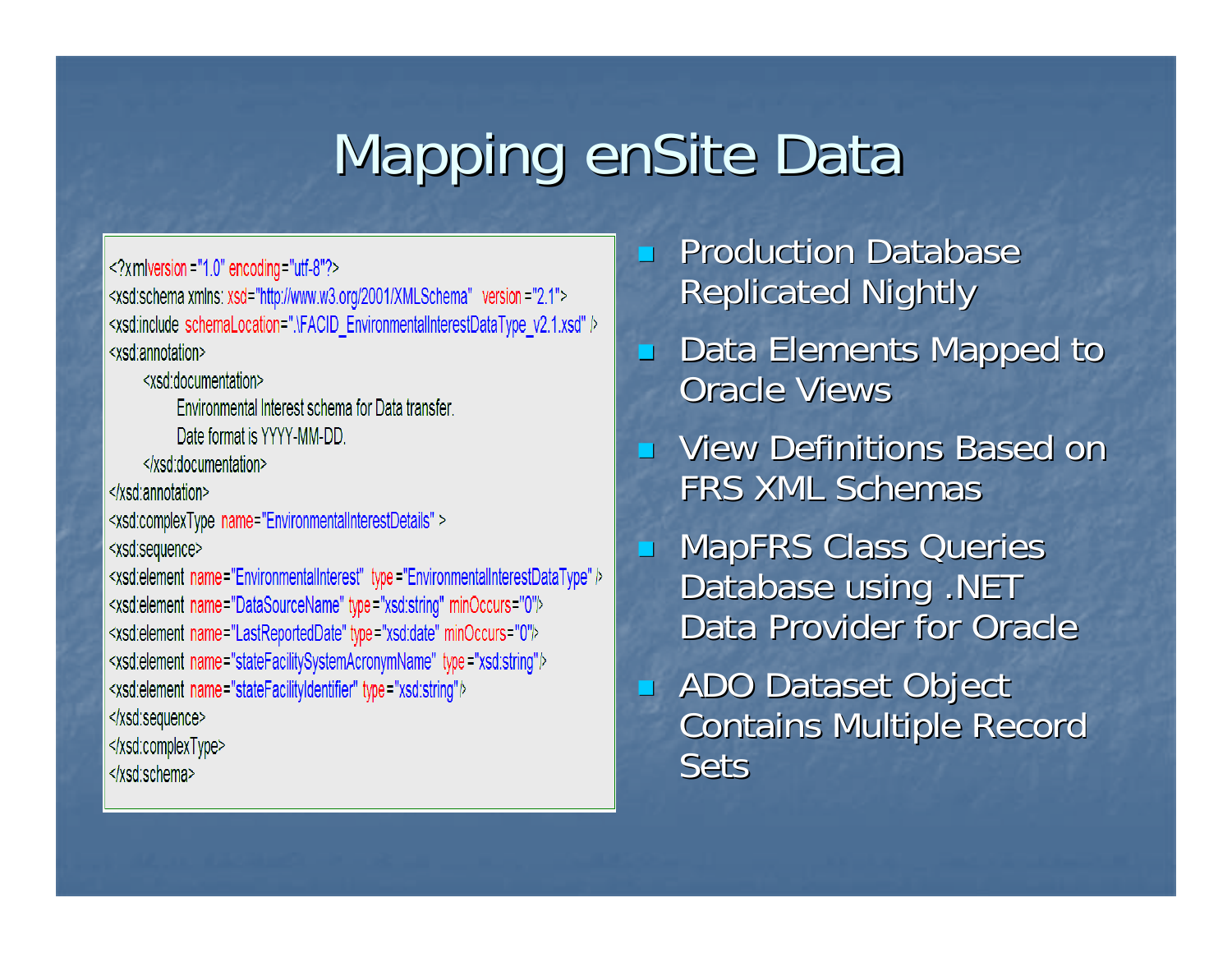### **FRS Data Classes**

F

namespace NodeControlFRS { using System.Xml.Serialization;

[System.Xml.Serialization.XmlRootAttribute(Namespace="us.ms.state.deq.node", IsNullable=false)] public class EnvironmentalInterestList {

[System.Xml.Serialization.XmlElementAttribute("EnvironmentalInterestDetails")] public EnvironmentalInterestDetails[] EnvironmentalInterestDetails;

[System.Xml.Serialization.XmlRootAttribute(Namespace="us.ms.state.deq.node", IsNullable=false)] public class EnvironmentalInterestDetails {

public EnvironmentalInterestDataType EnvironmentalInterest; public string DataSourceName; [System.Xml.Serialization.XmlElementAttribute(DataType="date")] public System.DateTime LastReportedDate; [System.Xml.Serialization.XmllgnoreAttribute()] public bool LastReportedDateSpecified; [System.Xml.Serialization.XmlElementAttribute("stateFacilitySystemAcronymName")] public string StateFacilitySystemAcronymName; [System.Xml.Serialization.XmlElementAttribute("stateFacilityIdentifier")]

public string StateFacilityIdentifier;

F  $\blacksquare$  .NET XSD Tool **Creates FRS Data Classes Based on FRS** Schemas

**Data Classes** Represent the Hierarchical Structure of the XML Schema

F **E** ControlFRS Class Maps ADO Dataset to FRS Data Classes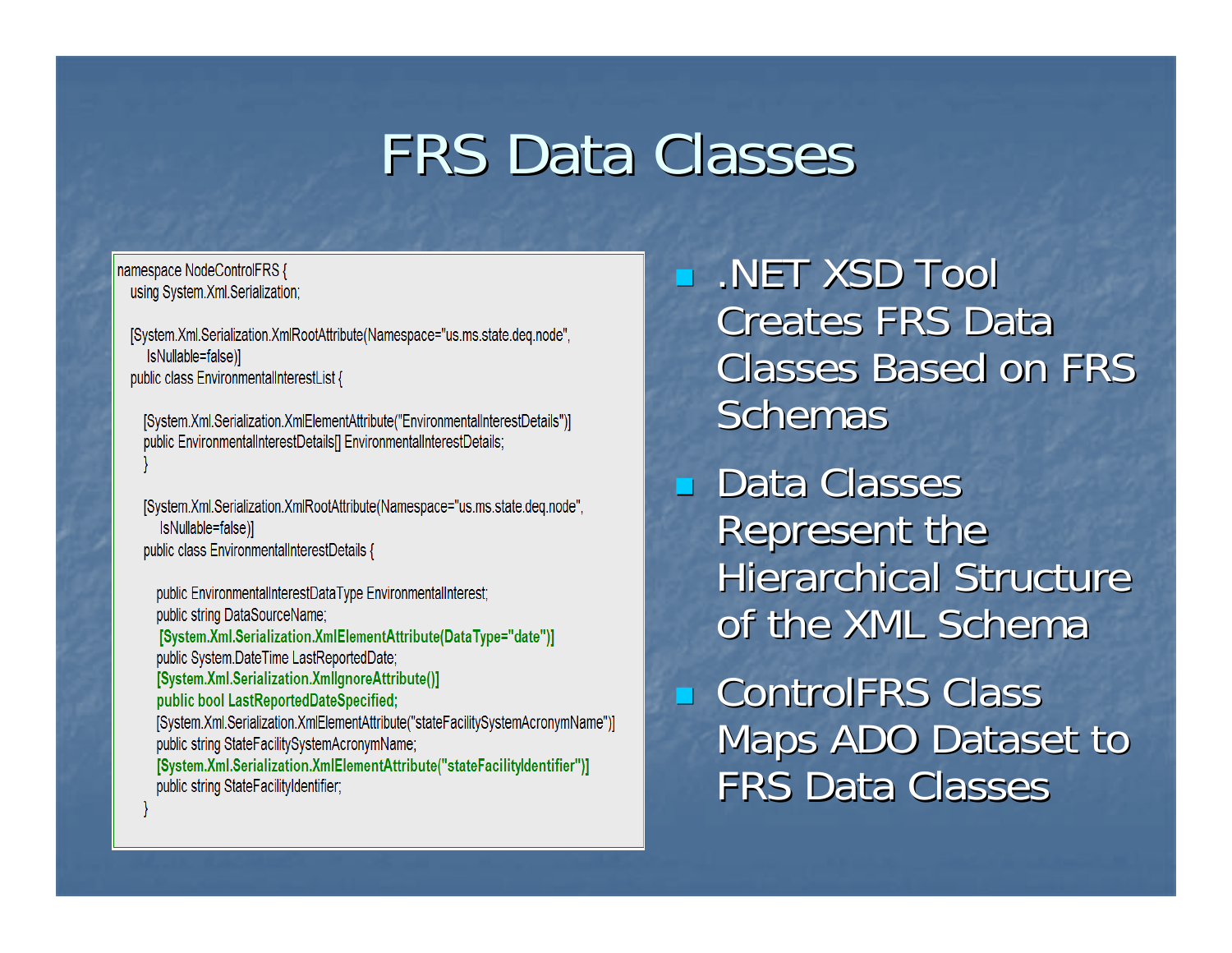### **XML Serialization**

- <? xml version="1.0" encoding="utf-8" ?>
- <EnvironmentalInterestList\_xmlns:xsd = "http://www.w3.org/2001/XMLSchema" xmlns:xsi-"http://www.w3.org/2001/XMLSchema-instance" xmlns:SchemaLocation ="http://www.epa.gov/enviro/html/frs\_demo/presentations/ version2.1/FACID EnvironmentalInterestList v2.1.xsd" xmlns="us.ms.state.deg.node">
- <FnvironmentalInterestDetails>
- <FnvironmentalInterest>
- <InformationSystemAcronymName> ENSITE</InformationSystemAcronymName>
- <InformationSystemIdentifier> MSR102095</InformationSystemIdentifier>
- <EnvironmentalInterestTypeText> NPDES STORMWATER PERMIT</ EnvironmentalInterestTypeText>
- <FederalStateInterestIndicator> F</FederalStateInterestIndicator>
- <EnvironmentalInterestStartDate> 2002-01-24</EnvironmentalInterestStartDate>
- <InterestStartDateQualifierText> PERMIT ISSUE DATE </
- InterestStartDateQualifierText>
- <EnvironmentalInterestEndDate> 2005-03-27</EnvironmentalInterestEndDate> <InterestEndDateQualifierText> PERMIT EXPIRATION DATE </ InterestEndDateQualifierText>
- </EnvironmentalInterest>
- <DataSourceName>MS State Master FILE</DataSourceName>
- <LastReportedDate>2004-01-31</LastReportedDate>
- <stateFacilitySystemAcronymName> ENSITE</stateFacilitySystemAcronymName> <stateFacilityIdentifier> 9999</stateFacilityIdentifier>
- </EnvironmentalInterestDetails>
- </EnvironmentalInterestList>
- $\mathbb{R}^2$ .NET XML Serialization **Component Transforms** Data Classes into XML **Documents**
- $\mathbb{R}^2$ **Serialization Directives Controls Transformation** Rules
- $\mathbb{R}^2$ Elements can be Excluded at Runtime Based on Business / Data Rules
- $\mathbb{R}^2$ XML Documents can be De-serialized Back into Data Classes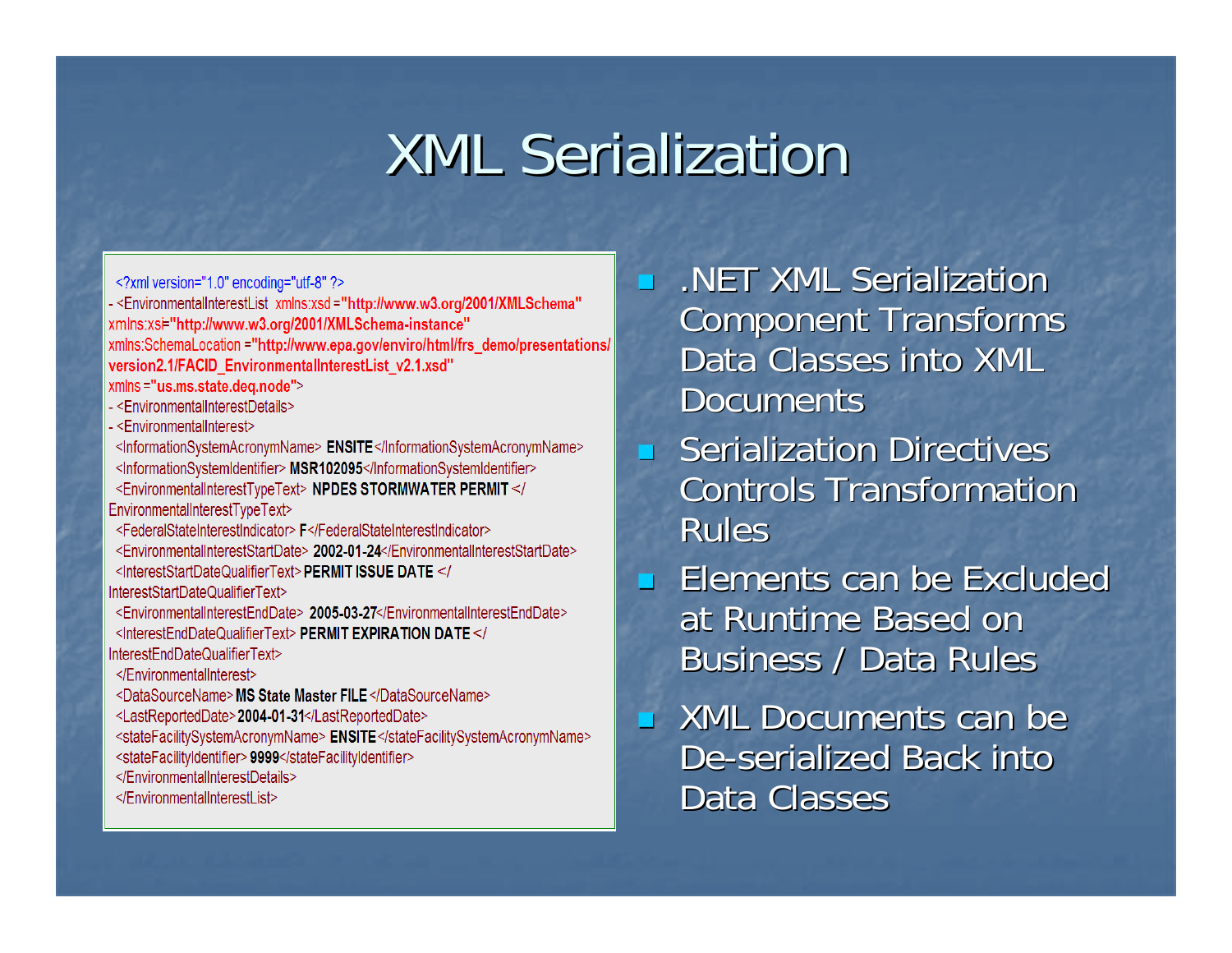# Component / Unit Testing

**u** Web Service, Business Tier, and Data Tier Components Developed Independently **Each Component Project includes a Console Application for Unit Testing Test Application Executes Test Cases u Visual Studio .NET Provides Very Robust** Debugger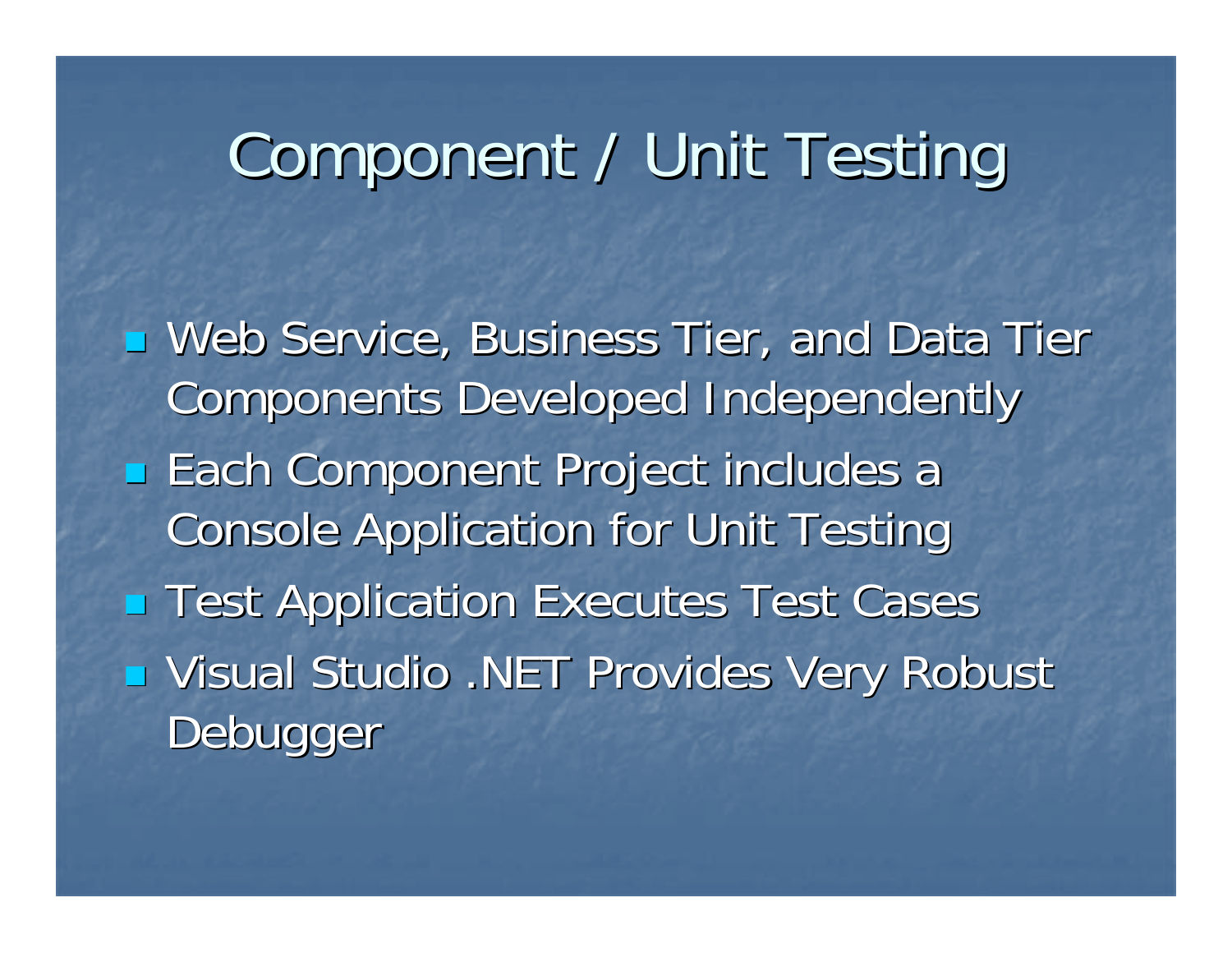Web Service Testing with .NET **.NET Web Services Optionally Creates a** HTML Form for each Web Method **Option Not Supported for Complex** Methods (Arrays, Objects, Etc.) **Test Web Service Created to Test Complex** Methods (Notify, Query, Submit, Etc.) **Test Web Methods Added for Test Cases** such as Database Connection, Authentication, Transaction Log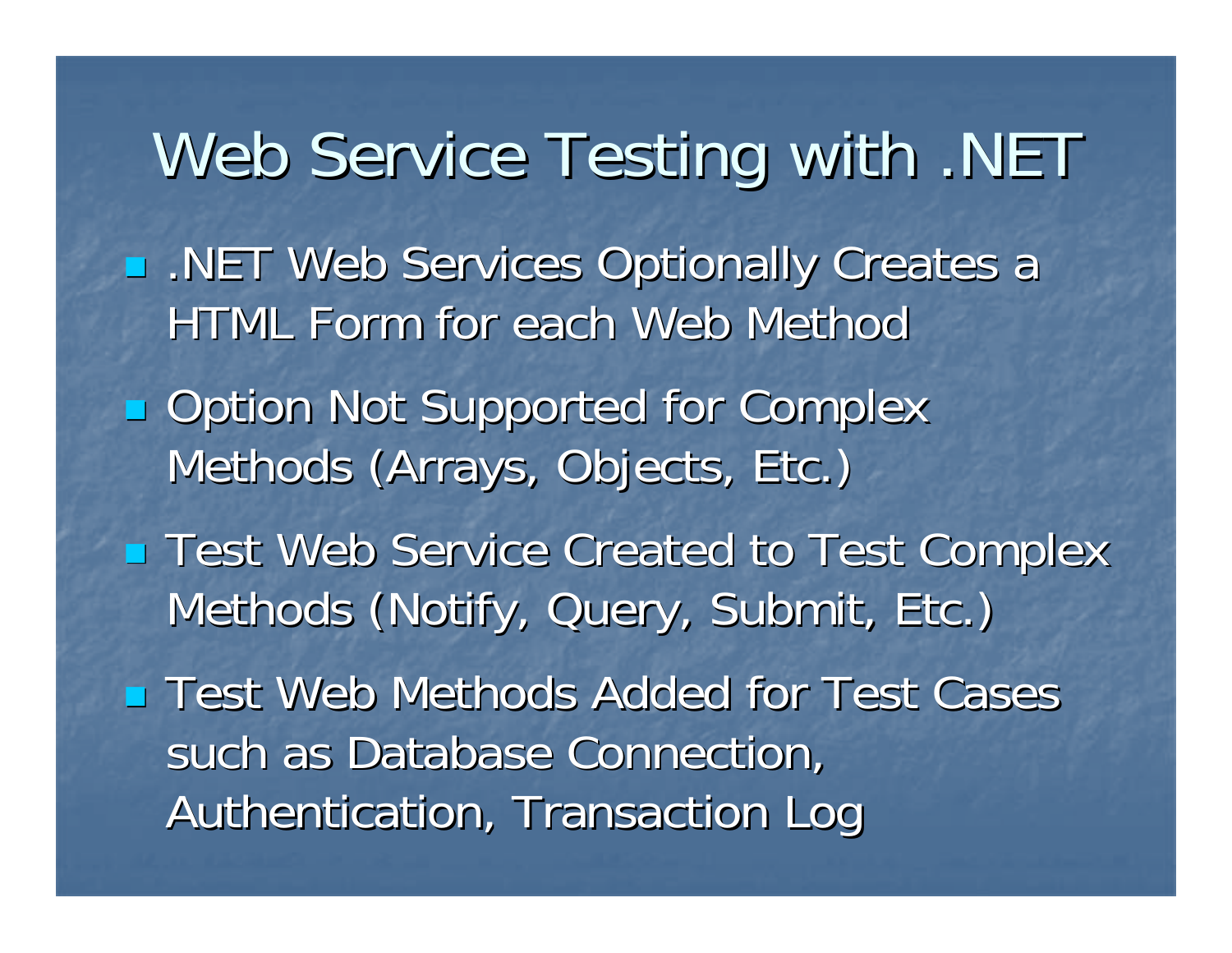### CDX Node Test Tools

**E** CDX Test Web Sites Validates Node Conforms to Exchange Network Protocol **u** Must Be Used to Test DIME Attachment Compatibility Between .NET & CDX (JAVA) Compatibility Between .NET & CDX (JAVA) **SOAP Filter Alters .NET SOAP Message to** be Compatible with CDX ■ CDX Test Tool displays SOAP Request and Response Message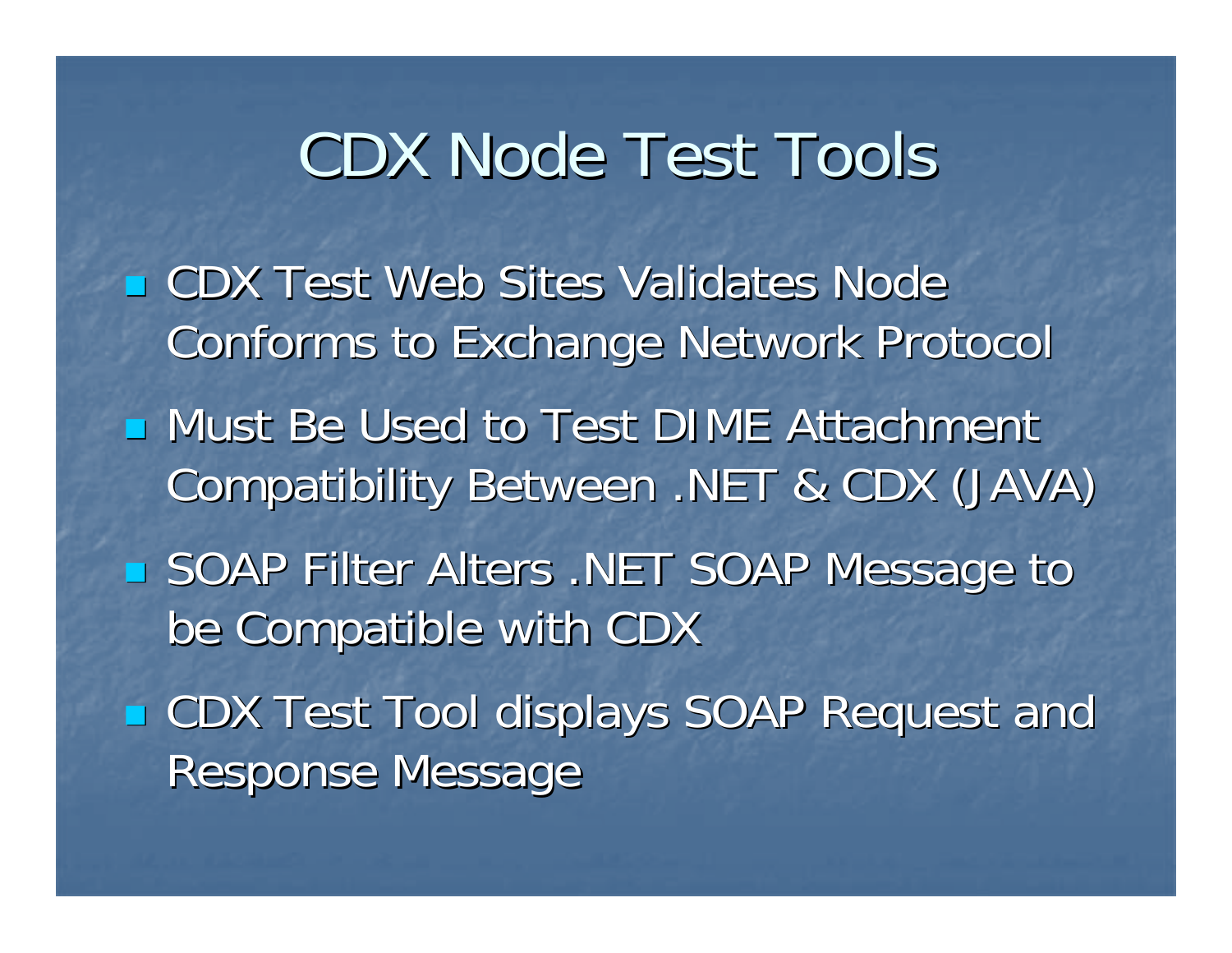Asynchronous Client Testing **E** Multiple Mode Options Allows Specific Testing (Fill Only, Send Only, Unsolicited) **Test Database Query and Serialization Test Quality of FRS Data - Verifies XML Documents are Well-Formed Test DIME Attachment and Soap Filtering Test Node Transaction Services**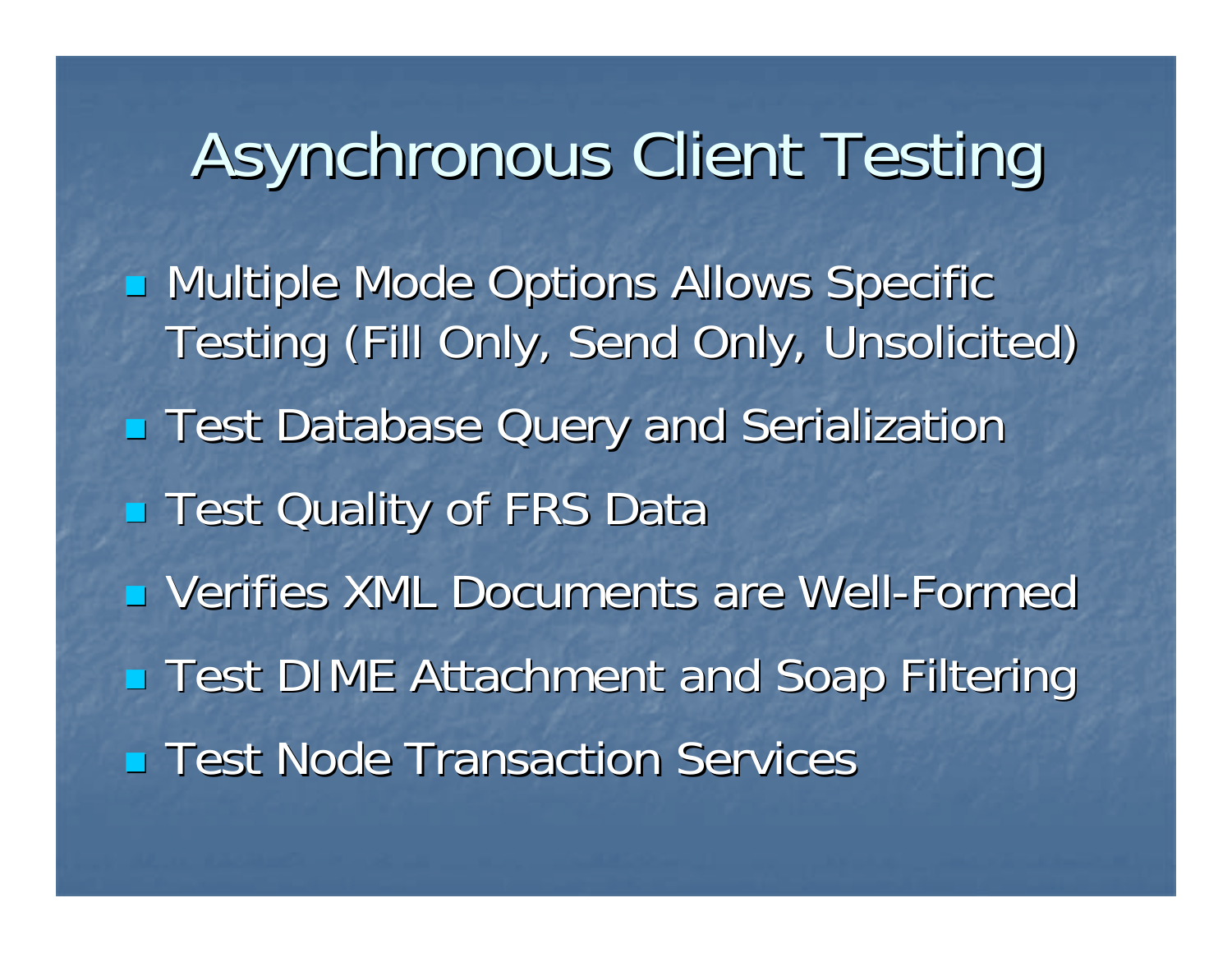### Final Acceptance

- F Facility Site and Environmental Interest Data Facility Site and Environmental Interest Data Must Meet FRS Data Quality Tests Must Meet FRS Data Quality Tests
- Recommend Compressing Large Payload Submissions
- **EXTERGE Payloads Document Type = XML**
- **E** Administrator Account Setup for Node
- **E** Administrator Creates User Account
- F **E CDX Grants Privileges to User Account**
- **E User Account Must Be Lowercase**
- F **First Production Submission on February 6, 2004**